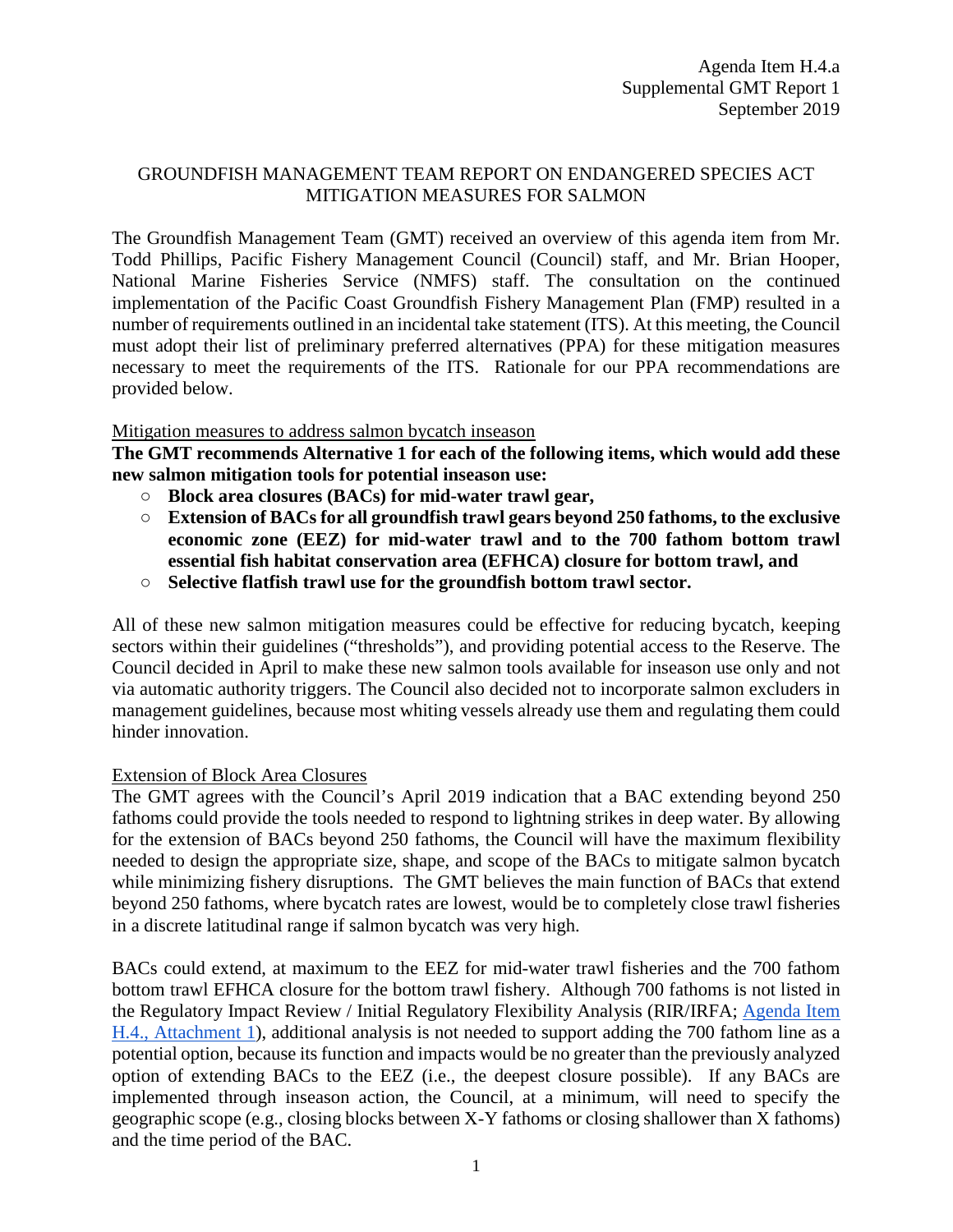#### Pacific whiting cooperative agreements

**The GMT recommends Alternative 2, which would involve the whiting cooperative (co-op) developing and submitting pre-season salmon mitigation plans (SMP) to NMFS and the Council.** These plans would describe the tools and strategies employed by the co-op to reduce salmon bycatch and would be subject to approval by NMFS. SMPs would allow the whiting sectors (i.e., catcher-processor, mothership, and shoreside) to use their own mitigation measures, rather than the Council needing to take action, to minimize salmon bycatch. An approved co-op's SMP would be considered a mitigation measure and would, therefore, allow the entire whiting sector (catcher-processors, motherships, and shoreside, which are considered a single group under the Biological Opinion) access to the Reserve (see "Development of Reserve rule provision" section). NMFS and the Council would retain the ability to implement mitigation measures for a sector or sectors, even if a co-op's SMP had been approved.

The GMT continues to support Alternative 2 for this item for the same reasons we described in April 2019: "The whiting cooperatives all have the ability to respond to bycatch issues inseason at a much faster rate and on a finer scale than NMFS or the Council. These proposed action alternatives could allow NMFS and the Council to recognize this management" [\(Agenda Item](https://www.pcouncil.org/wp-content/uploads/2019/04/G3a_Supp_GMT_Rpt3_APR2019BB.pdf)  [G.3.a, Supplemental GMT Report 3, April 2019\)](https://www.pcouncil.org/wp-content/uploads/2019/04/G3a_Supp_GMT_Rpt3_APR2019BB.pdf). Alternative 2 is preferable to Alternative 1 for the reasons listed in the RIR/IRFA [\(Agenda Item H.4, Attachment 1, September 2019\)](https://www.pcouncil.org/wp-content/uploads/2019/08/H4_Att1_ESA_Salmon_Mit_Meas_RIR_SEPT2019BB.pdf). Specifically, Alternative 2 would result in "Little to no additional administrative costs to industry or government, and less impact to industry as they would be able to access the Reserve without more blunt mitigation measures being implemented (e.g., broad BACs)." The GMT recognizes that these actions would have other costs for industry, such as leaving potentially bountiful fishing areas to avoid salmon bycatch, but believes these impacts would have a lesser negative impact than the measures available under No Action or Alternative 1. The GMT further notes that BACs could be applied to specific sectors or multiple sectors; for example, if voluntary actions were unsuccessful, closures would apply to all vessels in those sectors regardless of their co-op membership.

If the Council selects either Alternative 1 or 2, **the GMT recommends that annual season summary reports describing high-salmon catch incident information and avoidance measures taken be provided to NMFS and the Council. These reports could be combined with the annual co-op reports already provided by the catcher-processor and mothership sectors.**

#### Development of Reserve rule provision

**The GMT recommends Alternative 1, which would provide Reserve access if the Council or NMFS has taken action to minimize bycatch before reaching its Chinook salmon guideline.**  Action for the whiting sectors would again include any of the inseason tools available for salmon mitigation and, if Alternative 1 or 2 is adopted for pacific whiting cooperative agreements as described above, an approved co-op SMP. Defining these actions to provide Reserve access would provide compliance with the ITS requirements and reduce negative economic impacts to industry.

#### Automatic authority to close the trawl sectors and preserve 500 Chinook salmon for fixed gear and recreational fisheries

In April 2019, the GMT provided rationale that the fixed gear and recreational fisheries would remain open without having to preserve 500 Chinook salmon (see Appendix). The Council then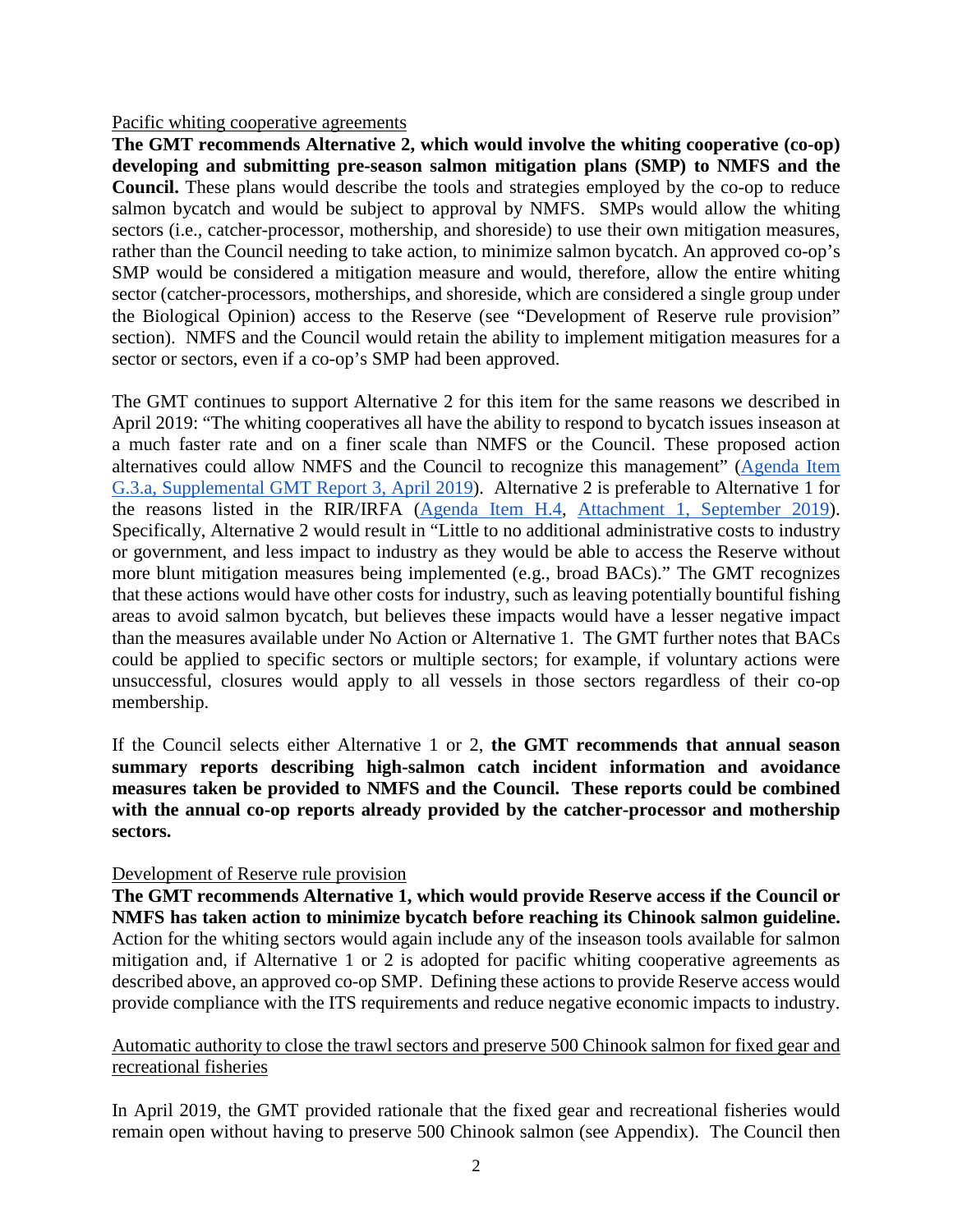considered removing this option for the ROA in June 2019, but ultimately included it to allow for potential re-consideration in the future, regardless of the final preferred alternative (FPA). For similar reasons as those stated in April 2019, the GMT does not have a recommendation for the PPA, as this is a policy call, which should be decided by the Council.

## **Recommendations:**

**The GMT recommends that the Council select the following for PPA:** 

- **Alternative 1 for each of the new inseason salmon mitigation tools:**
	- **BACs for mid-water trawl gear,**
	- **Extension of BACs for all trawl gear beyond 250 fathoms, and**
	- **Selective flatfish trawl for bottom trawl sector**
- **Alternative 2 for whiting cooperatives, which would provide Reserve access if they submit SMPs to Council and NMFS (for approval by NMFS)**
- **that annual season summary reports describing high-salmon catch incident information and avoidance measures taken be provided to NMFS and the Council. These reports could be combined with the annual co-op reports already provided by the catcher-processor and mothership sectors**
- **Alternative 1 for Reserve access, which would provide access to the Reserve if the Council/NMFS has taken action to minimize bycatch before reaching Chinook salmon guidelines**